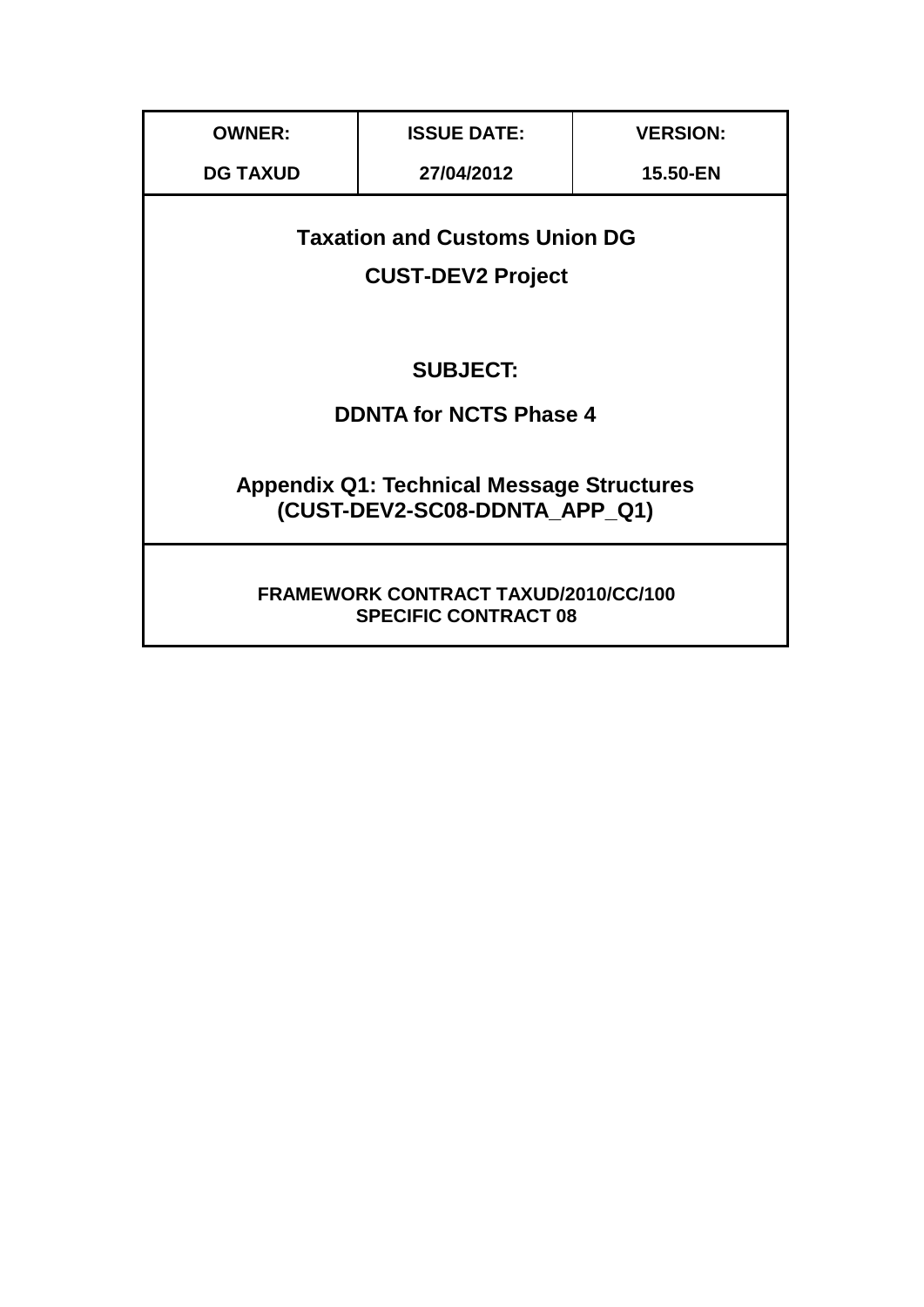| CUST-DEV2 – FC TAXUD/2010/CC/100 – SC08  REF : CUST-DEV2-SC08-DDNTA APP Q1 |                        |  |
|----------------------------------------------------------------------------|------------------------|--|
| <b>IDDNTA FOR NCTS PHASE 4</b>                                             | <b>IVER : 15.50-EN</b> |  |
| <b>APPENDIX Q1: TECHNICAL MESSAGE STRUCTURES</b>                           |                        |  |
| <b>ITABLE OF CONTENTS</b>                                                  |                        |  |

## *TABLE OF CONTENTS*

| 1              |     | <b>Introduction</b>                                         | 4              |
|----------------|-----|-------------------------------------------------------------|----------------|
| $\overline{2}$ |     | <b>Representation of FMSs</b>                               | 5              |
| 3              |     | <b>Documented amendments</b>                                | $\overline{7}$ |
|                | 3.1 | <b>SAM Mapping guide alignment</b>                          | 7              |
|                | 3.2 | <b>Further Changes</b>                                      | 9              |
|                | 3.3 | 3.2.1<br><b>Explanatory Notes</b><br><b>From FMS to TMS</b> | 9<br>10        |
|                |     | 3.3.1<br><b>RESULTS OF CONTROL. Corrected value</b>         | 10             |
|                |     | 3.3.2 Message group                                         | 10             |
|                |     | Expansion of IEs including other IEs<br>3.3.3               | 11             |
|                |     | 3.3.3.1 IE03 (C_AAR_RSP)                                    | 11             |
|                |     | 3.3.3.2 IE05 (E_AMD_REJ), IE58 (E_ULD_REJ), IE62            |                |
|                |     | (E_REQ_REJ)                                                 | 11             |
|                |     | 3.3.3.3 IE11 (C_SGI_NOT)                                    | 11             |
|                |     | 3.3.3.4 IE13 (E_DEC_AMD)                                    | 12             |
|                |     | 3.3.3.5 IE16 (E_DEC_REJ)<br>3.3.3.6 IE29 (E_REL_TRA)        | 12<br>12       |
|                |     | 3.3.3.7 IE31 (C_COL_NAT)                                    | 12             |
|                |     | 3.3.3.8 IE32 (E_REF_MOD)                                    | 12             |
|                |     | 3.3.3.9 IE33 (C_OTS_DIV)                                    | 12             |
|                |     | 3.3.3.10 IE38 (C_MVT_RSP)                                   | 12             |
|                |     | 3.3.3.11 IE50 (C_ATR_SND)                                   | 13             |
|                |     | 3.3.3.12 IE51 (C_REL_NOT)                                   | 13             |
|                |     | 3.3.3.13 IE115 (C_ATR_SND)                                  | 13             |
|                |     | 3.3.3.14 IE203 (C_GUA_USE)                                  | 13             |
|                |     | 3.3.3.15 IE413 (E_CTS_OTS)                                  | 13             |
|                | 3.4 | <b>Implementation of FTSS Rules and Conditions</b>          | 14             |
|                | 3.5 | <b>Technical Rules and Conditions</b>                       | 16             |
|                | 3.6 | <b>Results of Control</b>                                   | 18             |
|                |     | 3.6.1<br><b>Transit Operation</b>                           | 18             |
|                |     | 3.6.2<br>Goods Item                                         | 18             |
|                |     |                                                             |                |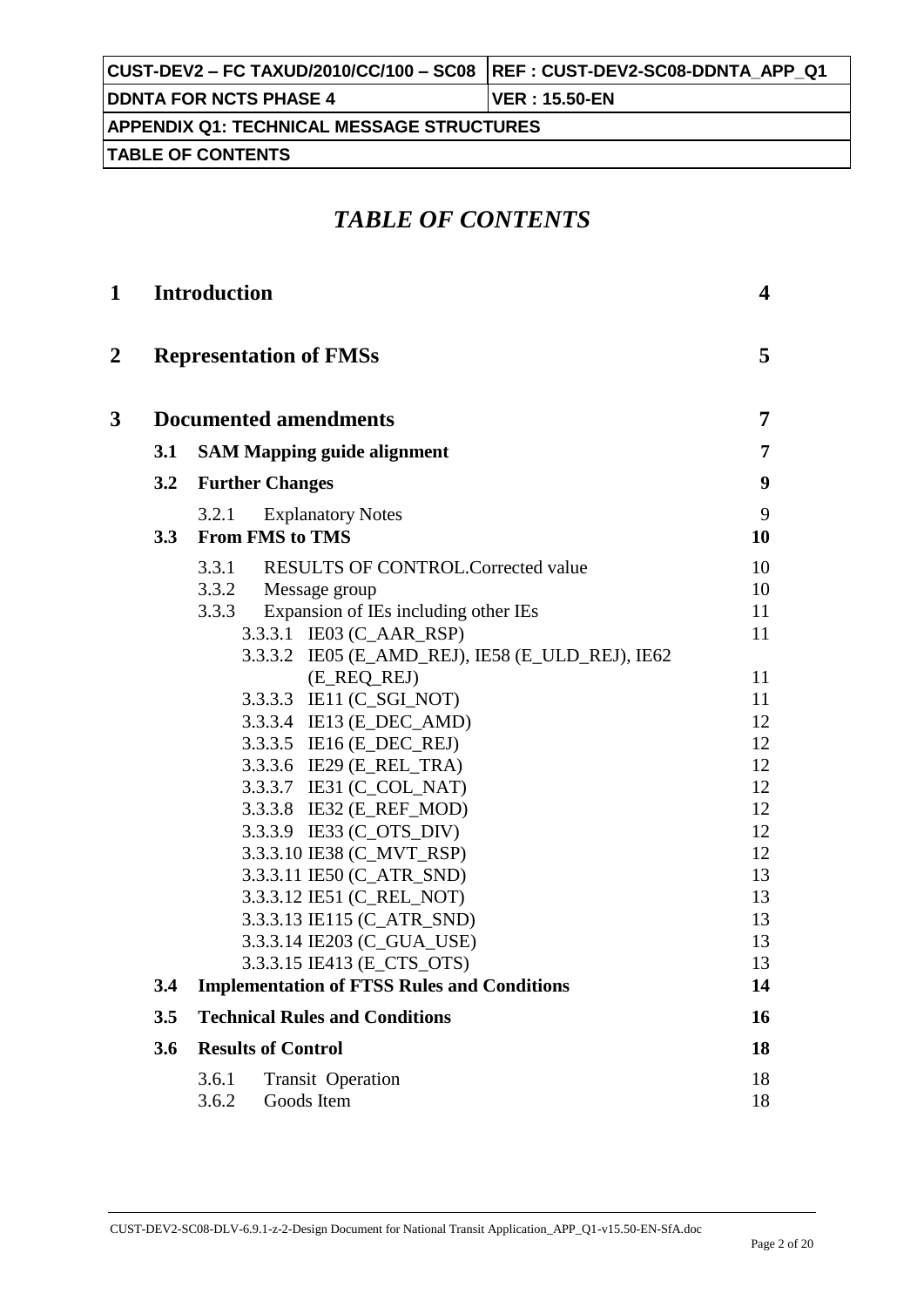| CUST-DEV2 – FC TAXUD/2010/CC/100 – SC08   REF : CUST-DEV2-SC08-DDNTA  APP  Q1 |                        |
|-------------------------------------------------------------------------------|------------------------|
| <b>IDDNTA FOR NCTS PHASE 4</b>                                                | <b>IVER : 15.50-EN</b> |
| <b>APPENDIX Q1: TECHNICAL MESSAGE STRUCTURES</b>                              |                        |
| <b>LIST OF TABLES</b>                                                         |                        |

# *LIST OF TABLES*

| TABLE 1: CONTROL DATA ITEMS REQUIRED BY AN ECS APPLICATION | 10 |
|------------------------------------------------------------|----|
| TABLE 2: RULES IMPLEMENTED IN AN FMS STRUCTURE             | 15 |
| TABLE 3: APPLICATION OF TECHNICAL RULES                    | 17 |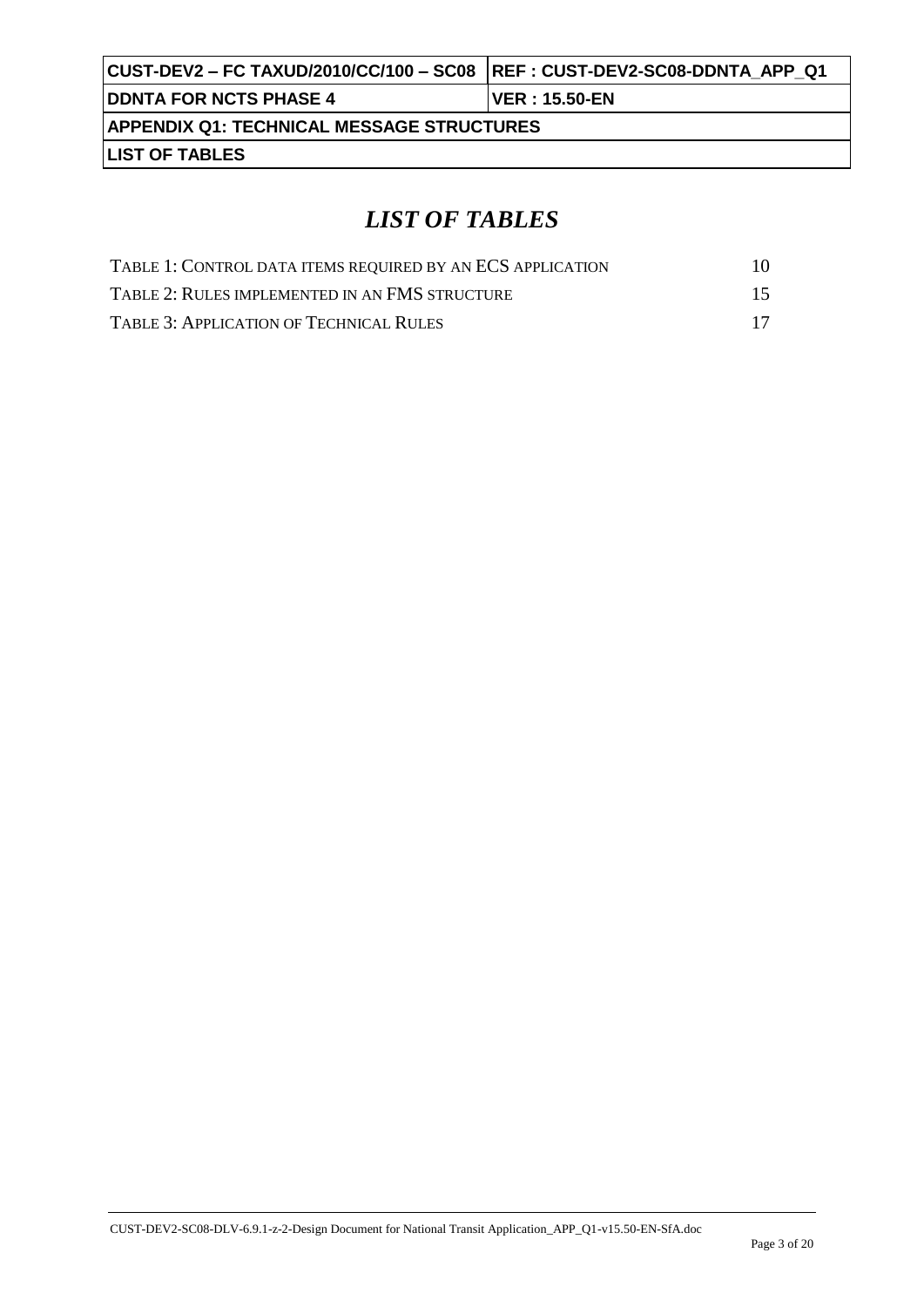|                                                  | <b>REF: CUST-DEV2-SC08-DDNTA APP Q1</b> |  |
|--------------------------------------------------|-----------------------------------------|--|
| <b>DDNTA FOR NCTS PHASE 4</b>                    | VER : 15.50-EN                          |  |
| <b>APPENDIX Q1: TECHNICAL MESSAGE STRUCTURES</b> |                                         |  |
| <b>INTRODUCTION</b>                              |                                         |  |

## **1 Introduction**

This appendix describes the detailed structure of each Functional Message Structure (FMS) for NCTS (Security & New Enquiry) messages.

FMSs are organised into data groups that contain data items. A data group is not necessarily the equivalent of a database entity. The data items are grouped together in such a way that they build up coherent logical blocks within the scope of each FMS.

The detailed structures are listed from the CSE database, comprising:

- The characteristics of the data groups belonging to the FMS: sequence, number of repetitions, status value to indicate if the data group is mandatory (R: Required), optional (O: Optional) or conditional (D: Dependent).
- The characteristics of the data items belonging to a data group : sequence, number of repetitions, type, length and a value to indicate if a data item is mandatory (R: Required), optional (O: Optional) or conditional (D: Dependent).
- Data group indentation to indicate that the data group may contain not only data items but also other groups of data.
- Rules and Conditions applying.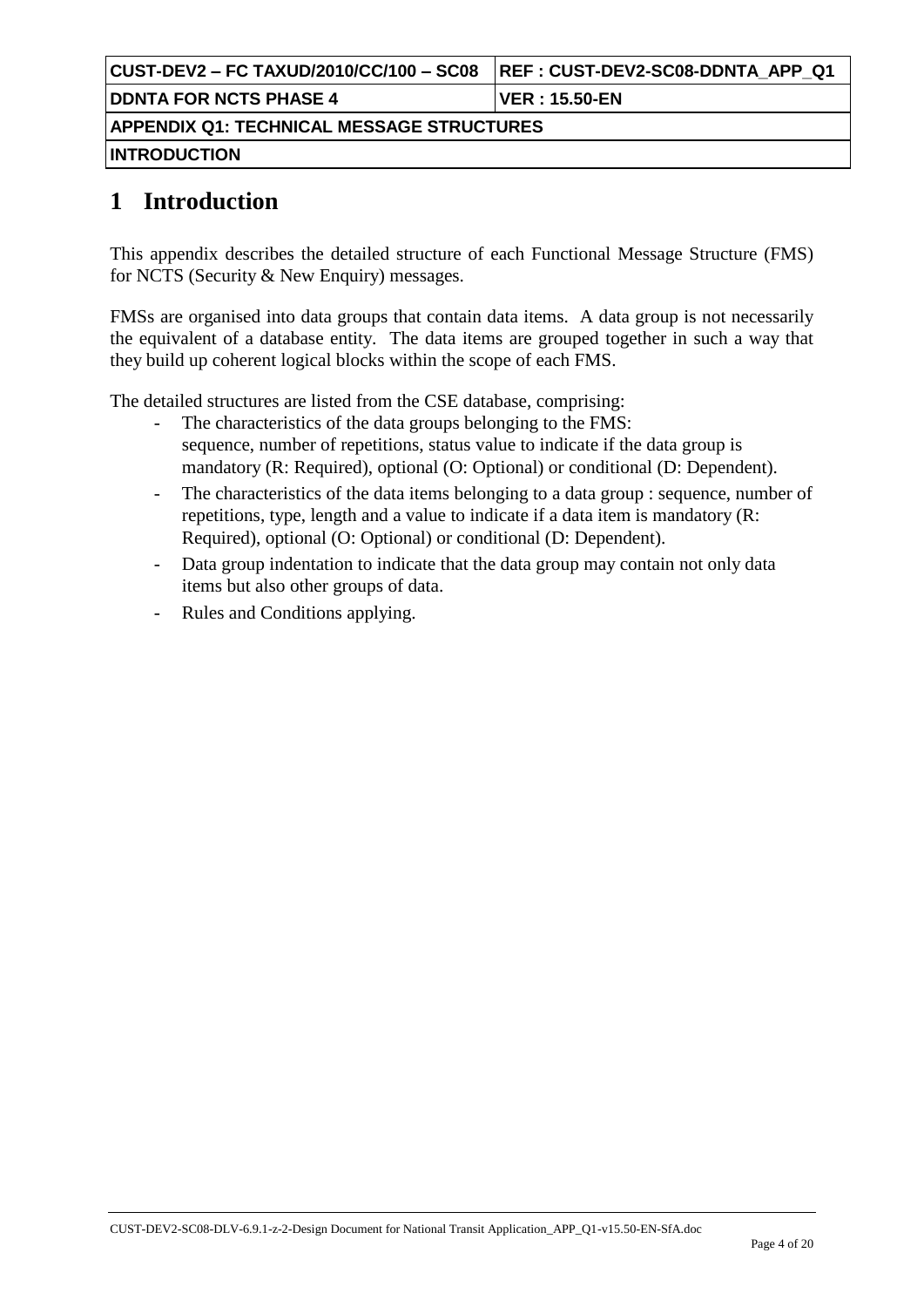|                                                  | <b>REF: CUST-DEV2-SC08-DDNTA APP Q1</b> |  |
|--------------------------------------------------|-----------------------------------------|--|
| <b>DDNTA FOR NCTS PHASE 4</b>                    | VER : 15.50-EN                          |  |
| <b>APPENDIX Q1: TECHNICAL MESSAGE STRUCTURES</b> |                                         |  |
| <b>REPRESENTATION OF FMSS</b>                    |                                         |  |

## **2 Representation of FMSs**

| a<br><b>IE15</b>         | $\mathbf b$<br><b>DECLARATION DATA</b> | $\mathbf{c}$                                                  | (E_DEC_DAT)                   |                 |
|--------------------------|----------------------------------------|---------------------------------------------------------------|-------------------------------|-----------------|
| (B)                      |                                        |                                                               |                               |                 |
|                          | a<br><b>HEADER</b>                     | $\mathbf{b}$<br>1x                                            | $R$ <sup>(c)</sup>            | f               |
|                          | (AUTHORISED CONSIGNEE) TRADER          | 1x                                                            | O                             | R015            |
|                          | <b>CONTROL RESULT</b>                  | 1x                                                            | O                             |                 |
|                          | <b>GUARANTEE</b>                       | 9x                                                            | $\mathsf{R}$                  |                 |
|                          | d<br>--- GUARANTEE REFERENCE           | 99x                                                           | D                             | C085            |
|                          | ------ VALIDITY LIMITATION EC          | 1x                                                            | O                             |                 |
|                          | <b>GOODS ITEM</b>                      | 999x                                                          | R                             | R095            |
|                          | ---CONTAINERS                          | 99x                                                           | D                             | C055            |
|                          | ---PACKAGES                            | 99x                                                           | O                             |                 |
| $\mathbf c$              |                                        |                                                               |                               |                 |
| <b>HEADER</b>            |                                        |                                                               |                               |                 |
| Reference number         | $\mathbf{b}$                           | $\left( \begin{array}{c} \texttt{c} \end{array} \right)$<br>R | an $\bigcirc$ 22<br>$($ e $)$ | <b>Rule 123</b> |
| Type of declaration      |                                        | $\mathsf{R}$                                                  | an.9                          | Cond 234        |
| Number of loading lists  |                                        | $\circ$                                                       | n.5                           | <b>TR900</b>    |
| Total number of packages |                                        | D                                                             | n7                            |                 |

The IE model is divided into three parts:

**A**

**B**

The identification part, each IE is identified by:

- a unique number that consists of the two characters 'IE' followed by a maximum of 3 digits  $\left( \frac{a}{a} \right)$ ;
- the title of the message  $\begin{pmatrix} \mathbf{b} \\ \mathbf{c} \end{pmatrix}$ ;
- a unique reference  $\left(\begin{array}{c} c \\ c \end{array}\right)$  in a one to one relationship with the unique number of the IE; each IE is prefixed with 'E ' (external domain), 'C ' (common domain).

The structure part provides the following:

- the sequence of the data groups in the IE;
- a data group name  $\begin{pmatrix} a \\ c \end{pmatrix}$ ;
- a number followed by the character  $x^{\prime}$   $\overset{(b)}{\bullet}$  indicating how many times the data group is repeated in the IE;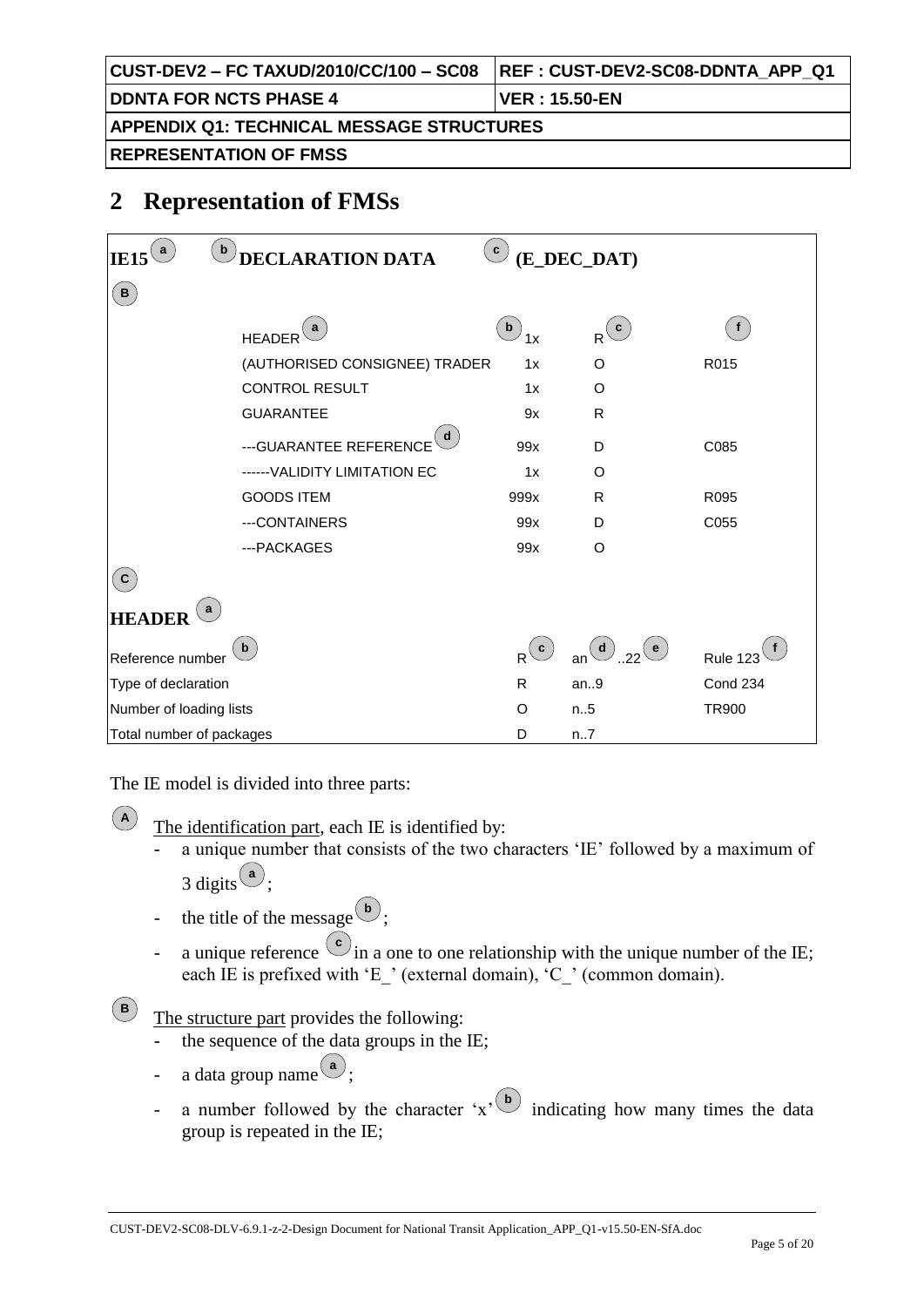| CUST-DEV2 – FC TAXUD/2010/CC/100 – SC08          | <b>REF: CUST-DEV2-SC08-DDNTA APP Q1</b> |  |
|--------------------------------------------------|-----------------------------------------|--|
| <b>DDNTA FOR NCTS PHASE 4</b>                    | ∣VER : 15.50-EN                         |  |
| <b>APPENDIX Q1: TECHNICAL MESSAGE STRUCTURES</b> |                                         |  |
| <b>IREPRESENTATION OF FMSS</b>                   |                                         |  |
|                                                  |                                         |  |

- a value<sup>c</sup> indicating whether the data group is (R)equired, (O)ptional or conditional (D: Dependent);
- when any Rules or Conditions apply, a reference is provided;
- data group indentation  $\begin{pmatrix} d \\ d \end{pmatrix}$  indicates that the data group depends on lower indent data group.

 $\left( \mathbf{c}\right)$ The 'data group' detail part provides for each attribute the following:

- the sequence of attributes within a data group;
- $\alpha$  a data group name  $\left( \frac{a}{a} \right)$ , as in the structure part;
- the attribute name  $\overset{(b)}{\bigcirc}$  within the data group;
- a value  $\epsilon$  indicating whether an attribute is (R) equired, (O) ptional or conditional (D: Dependent);
- the data type of a data item  $\mathcal{L}$ : (a)lphabetic and/or (n)numeric;
- the attribute length  $\left( \begin{array}{c} e \\ e \end{array} \right)$  (the optional 2 dots before the length indicator mean that a data item has no fixed length, but it can have up to a number of digits, as specified by the length indicator); it must be noted that the data type / attribute length of fields representing a date is always "n8" in order to be year 2000 compliant (e.g. 19980220); also, a comma in the data item length (e.g. 11,3), means that a data item can hold decimals, the digit before the comma indicates the maximum total length of an data item, the digit after the comma indicates the maximum number of digits after the decimal point;
- The FTSS Rules and Conditions  $\bigcirc$  or Technical Rule (TR) applying.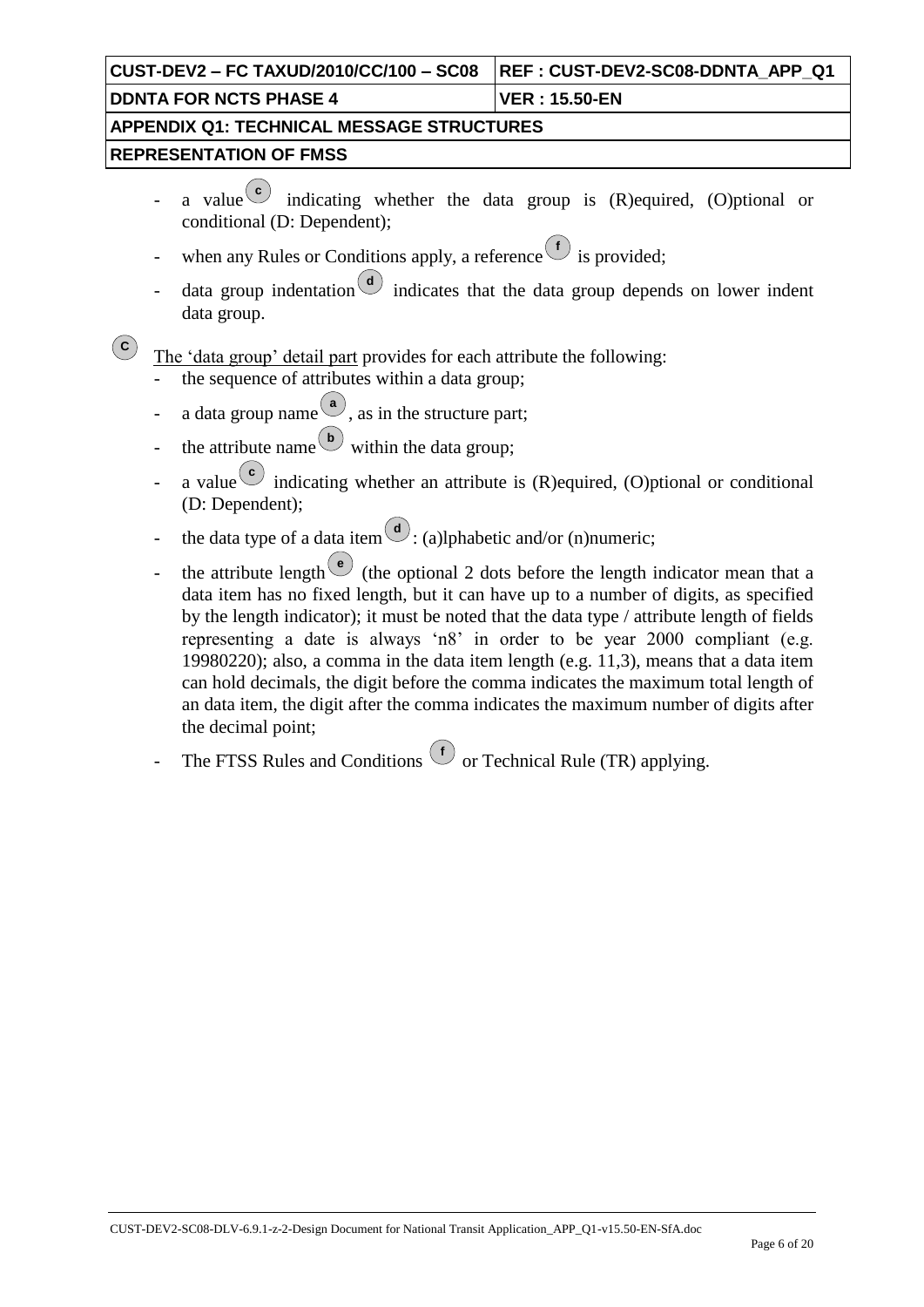| CUST-DEV2 – FC TAXUD/2010/CC/100 – SC08   | <b>IREF: CUST-DEV2-SC08-DDNTA APP Q1</b> |
|-------------------------------------------|------------------------------------------|
| <b>DDNTA FOR NCTS PHASE 4</b>             | VER : 15.50-EN                           |
| APPENDIX Q1: TECHNICAL MESSAGE STRUCTURES |                                          |
| <b> DOCUMENTED AMENDMENTS </b>            |                                          |

## **3 Documented amendments**

The IEs were aligned with the Single Administrative Message (SAM) Mapping Guide, where relevant. As the SAM Mapping Guide covers transit (NCTS) changes have been made to an IE in some cases. In other cases, more detail needed to be added.

## **3.1 SAM Mapping guide alignment**

The FMS specified in Appendix B of FTSS 4.0 (as amended by its Corrigendum ) is changed on the following aspects for the various reasons mentioned:

- To align with SAM, the data group "TRANSIT OPERATION" is renamed into "HEADER" to support import, export, OTS, and NCTS.

- The data item HEADER.Document/reference number equals MRN (Movement Reference Number). It is mapped to SAD box number A (Document/reference number) in line with the SAM Mapping Guide. [Note that the mapping of the MRN to the SAD box A is for the purpose of alignment of FMS with SAM mapping to UN/EDIFACT and not for printing purposes.]

- The data item HEADER.Reference number equals LRN (Local Reference Number). It is mapped to SAD box number 7 (Reference number of the declaration) in line with the SAM Mapping Guide.

- HEADER.Declaration date and HEADER.Declaration place are mapped to two boxes of the Single Administrative Document, namely box 50 and 54. The mapping of box 50 is valid for NCTS; box 54 is valid for import and export procedures.

- All date formats are n8 for both NCTS and the SAM Mapping Guide, with the exception of the date exchanged in the UNB segment (n6).

- IE18 contains new seal information and seal numbers mapped to box F. The data groups "NEW SEALS INFO" and "NEW SEALS" are documented as "SEALS INFO" and "SEALS ID" respectively for IE18 to achieve consistency across IEs. Due to alignment with SAM, the mapping of these data groups to box F for IE18 only is therefore not documented in the DDNTA.

- CONTAINERS.Container number is considered to always be Required if the group CONTAINERS is to be present.

- The CUSTOMS OFFICE of Destination and GOODS ITEM groups are not considered as children groups of the HEADER group in IE200 and IE203 as defined in FTSS. They are nested under the root of these messages.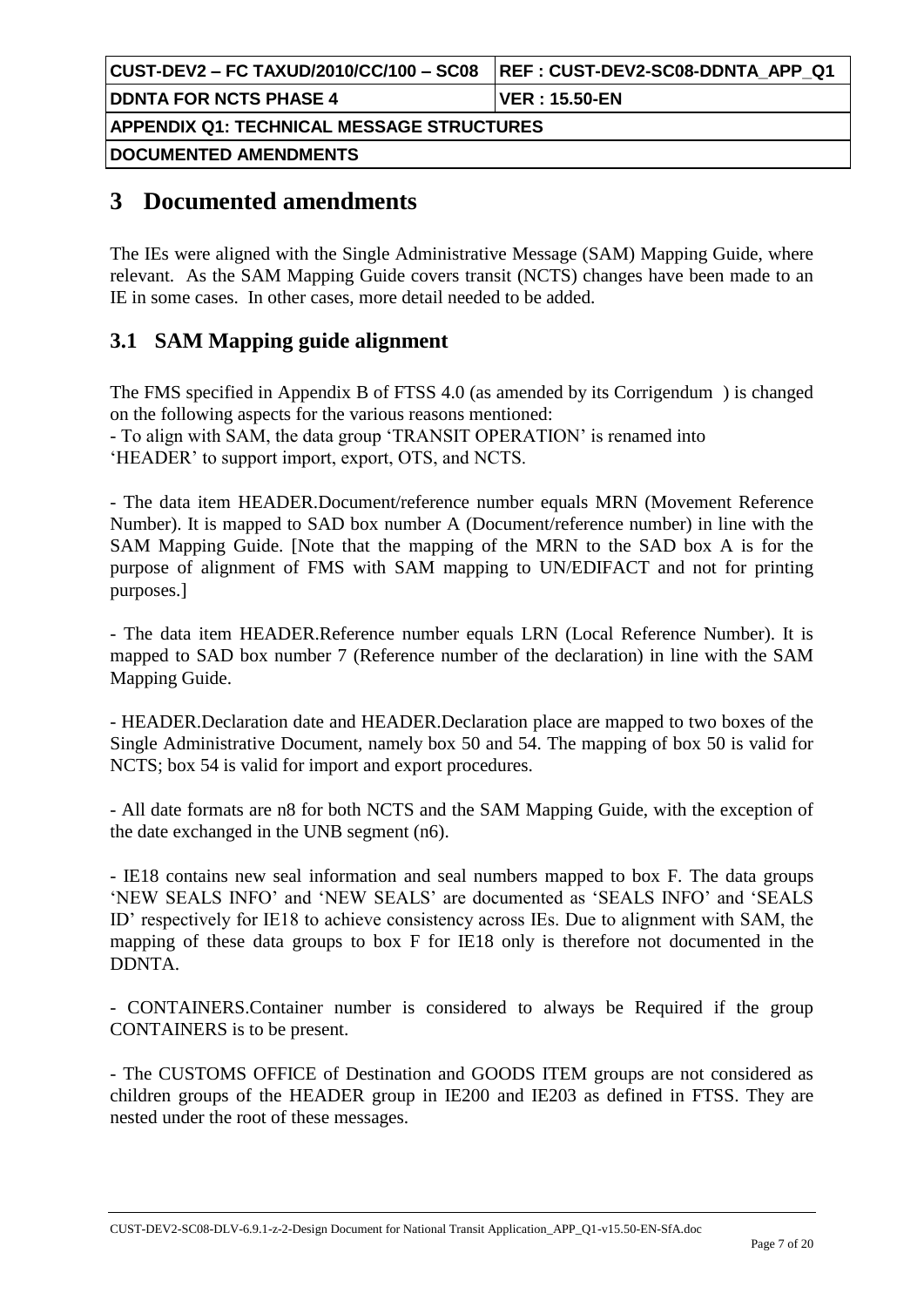| CUST-DEV2 – FC TAXUD/2010/CC/100 – SC08    REF : CUST-DEV2-SC08-DDNTA  APP  Q1 |                 |  |
|--------------------------------------------------------------------------------|-----------------|--|
| <b>DDNTA FOR NCTS PHASE 4</b>                                                  | ⊺VER : 15.50-EN |  |
| APPENDIX Q1: TECHNICAL MESSAGE STRUCTURES                                      |                 |  |

**DOCUMENTED AMENDMENTS**

- The data item GUARANTEE REFERENCE. INVALID GUARANTEE REASON. Error Text in IE55 declared in FTSS, is renamed to GUARANTEE REFERENCE.INVALID GUARANTEE REASON.Invalid guarantee reason to achieve consistency across IEs.

- The REPLY TO REQUESTED ADDITIONAL INFORMATION group declared in FTSS, is removed from the hierarchy of IE104 since it does not incorporate any data item. The ADDITIONAL INFORMATION RESPONSE group was inserted in its place with repetition 99 and status optional.

- The CUSTOMS OFFICE Presentation Office.Reference number in the IE103 is considered required. (changed from Optional as defined in FTSS). The application of the C315 is performed on the CUSTOMS OFFICE Presentation Office group.

- All the LNG data items (i.e. Agreed location of goods LNG) that are used to define the language of the corresponding data item (i.e. Agreed location of goods) in any data group, are considered Optional and are checked against TR0099 (changed from Required or Optional as defined in FTSS).

- The NAD LNG field that is used to define the language of name and address fields in the TRADER groups, is considered Optional and is checked against TR0099 (changed from Required as defined in FTSS).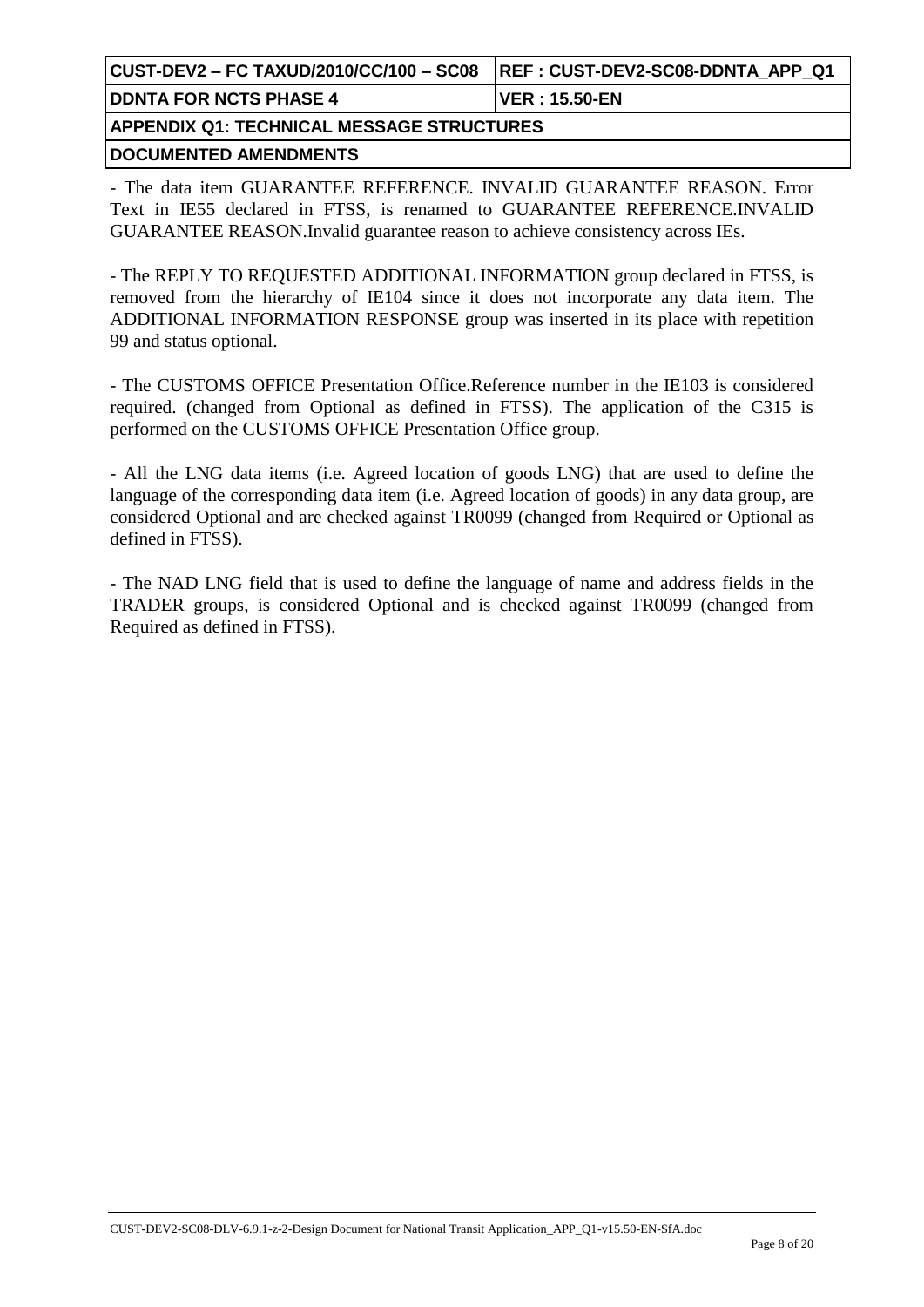| CUST-DEV2 – FC TAXUD/2010/CC/100 – SC08   | <b>REF: CUST-DEV2-SC08-DDNTA APP Q1</b> |  |
|-------------------------------------------|-----------------------------------------|--|
| <b>DDNTA FOR NCTS PHASE 4</b>             | <b>VER</b> : 15.50-EN                   |  |
| APPENDIX Q1: TECHNICAL MESSAGE STRUCTURES |                                         |  |
| <b> DOCUMENTED AMENDMENTS </b>            |                                         |  |

### **3.2 Further Changes**

Various data item names are aligned with the SAM Mapping Guide. Furthermore, other data item names have been made consistent throughout all FMS, e.g. all data items referring to language codes end with "LNG".

These changes are listed in the Appendix  $Q2$  – part 2, at the start of the detailed FMS Structure Report in the tables:

- FORMAT DIFFERENCES
- NAMING DIFFERENCES

#### **3.2.1 Explanatory Notes**

The following applies to the FORMAT DIFFERENCES table:

- 1. The reasons for changes are:
	- Alignment with the SAM Mapping Guide (SAM).
	- Agreement to implement changes with EC/DGXXI/B3 (agreed).
	- Subsets to be used by NCTS.
- 2. Specification of the code list to be used will constrain the format of the following data items to that shown in the 'FMS format' column:
	- Kind of packages.
	- Unit of measure.
- 3. Format of Commodity code is to be characters, rather than numeric, to avoid suppression of leading zeroes. Entry validation, however, will accept only characters 0-9 with trailing spaces.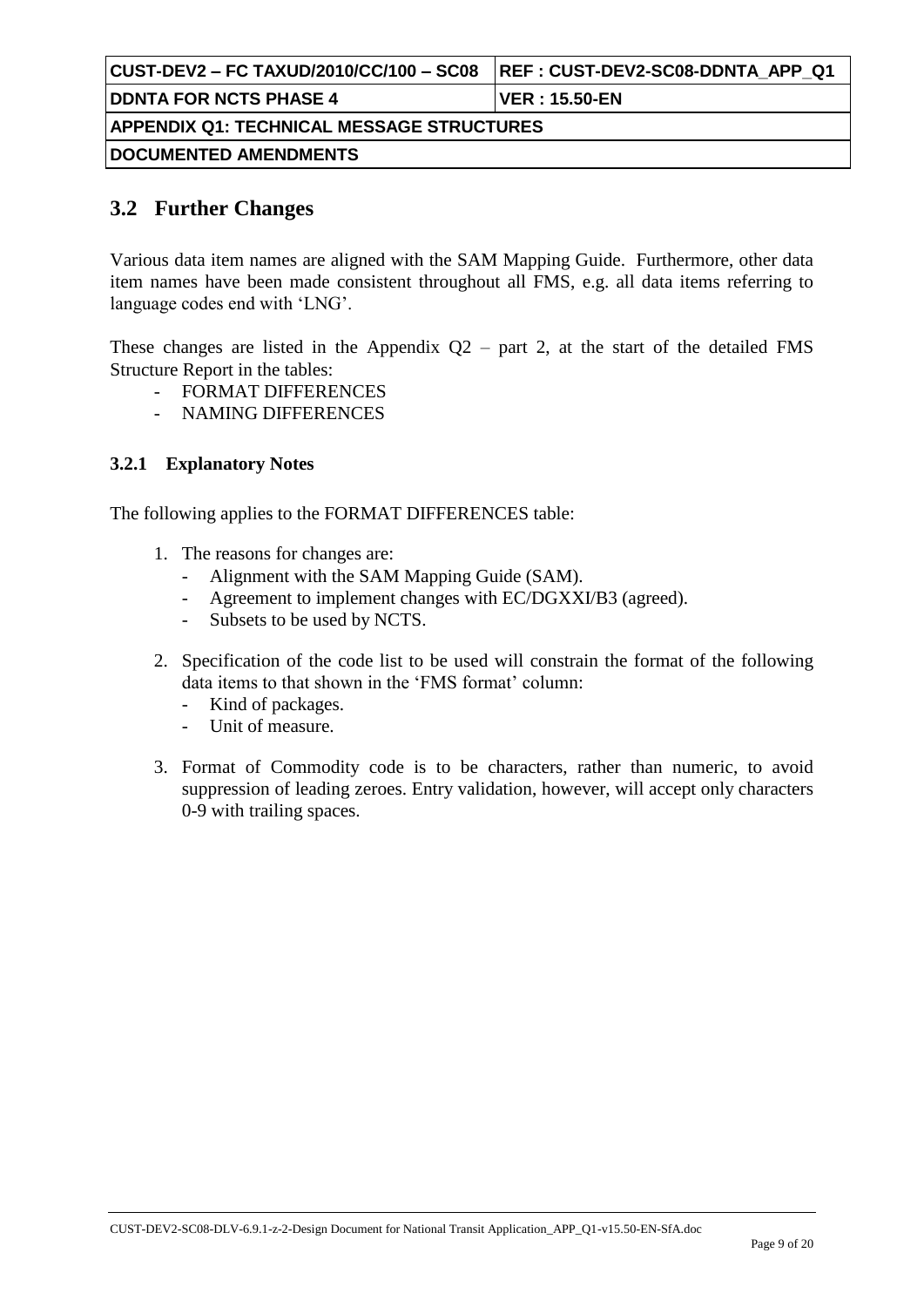| CUST-DEV2 – FC TAXUD/2010/CC/100 – SC08   | REF : CUST-DEV2-SC08-DDNTA_APP_Q1 |  |  |
|-------------------------------------------|-----------------------------------|--|--|
| <b>DDNTA FOR NCTS PHASE 4</b>             | ⊺VER : 15.50-EN                   |  |  |
| APPENDIX Q1: TECHNICAL MESSAGE STRUCTURES |                                   |  |  |
| DOCUMENTED AMENDMENTS                     |                                   |  |  |

## **3.3 From FMS to TMS**

The following details have been added to the IEs:

#### **3.3.1 RESULTS OF CONTROL.Corrected value**

This field did not have a format. Format an..27 has been selected since this is the longest value of a corrected data item of "EXPORT OPERATION" that can be exchanged.

#### **3.3.2 Message group**

The MESSAGE group has been added for every IE. This message group corresponds to a number of EDIFACT header fields.

In general, exchange of messages requires control information. This control information, which is basically the information contained in the UN/EDIFACT UNB and UNH segments, is added to all FMS by the data group MESSAGE. The control information is of a technical nature and as such not specified.

Not all control information is relevant to an ECS application but might be added and removed by a UN/EDIFACT converter if UN/EDIFACT is used to exchange messages. The following elements are at least required by an ECS application processing IEs:

| Data item                 | <b>Reason</b>                                                                               |
|---------------------------|---------------------------------------------------------------------------------------------|
| Message sender            | required for detecting the proper sender at reception                                       |
| Message recipient         | required for sending a message to its proper Destination                                    |
| Message<br>identification | unique reference of a message within an MRN assigned by the sender<br>of that message       |
| Message type              | string identifying the number of the IE, the domain in which it is used,<br>and the version |
| Test indicator            | to indicate the difference between testing using an testing tool.                           |

#### **Table 1: Control data items required by an ECS application**

It is up to each application developer and NA to decide on the use of the other elements of the MESSAGE data group.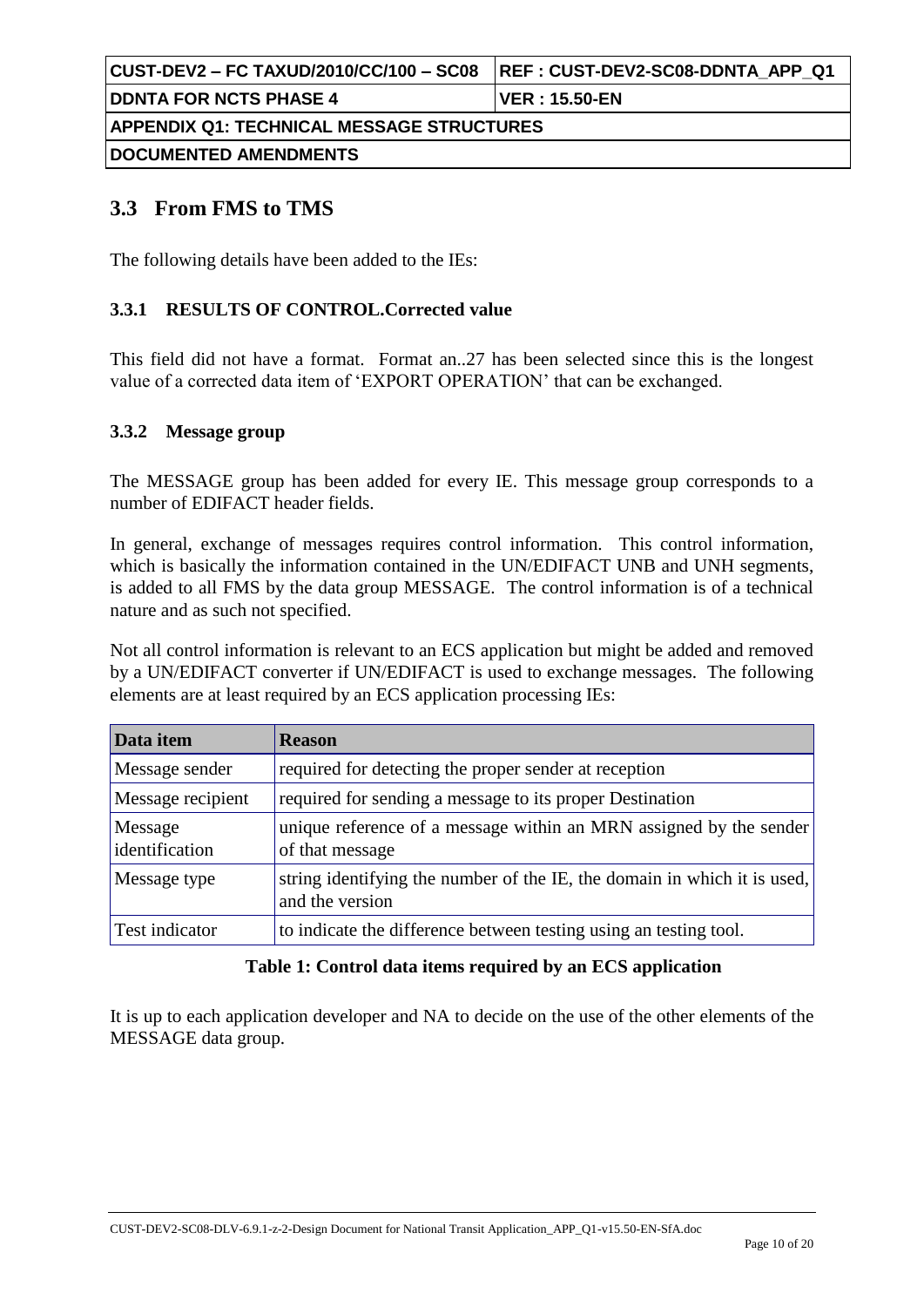#### **3.3.3 Expansion of IEs including other IEs**

Two alternative approaches are possible:

- 1. Completely include the "sub"-IE. This may however pose some problems with duplication of information.
- 2. Merge some of the "sub"-IE information with the "master"-IE.

The second solution has been followed as much as possible. The following paragraphs explain how each case of "IE inside IE" was handled to arrive at a unique and consistent representation.

#### **3.3.3.1 IE03 (C\_AAR\_RSP)**

A positive C\_AAR\_RSP will include the original IE01 (C\_AAR\_SND) as a whole, while a negative C\_AAR\_RSP will include only the HEADER, including the 3 additional AAR rejection reason fields, (DEPARTURE) CUSTOMS OFFICE and (PRESENTATION OFFICE) CUSTOMS OFFICE.

As the (DEPARTURE) CUSTOMS OFFICE is already present, and is "Required", on the IE01, it has not been included again, but becomes required on the IE03. The (PRESENTATION OFFICE) CUSTOMS OFFICE has been added.

Technical rules TR0200 – TR0204 have replaced rule 215. These apply to the different structures of the positive/negative IE03.

#### **3.3.3.2 IE05 (E\_AMD\_REJ), IE58 (E\_ULD\_REJ), IE62 (E\_REQ\_REJ)**

These messages all comprise rejection of previously sent data. The FMS cites rule 123 for the rejection message, stating that only fields in error should be sent back, together with an identification of what was wrong. Sending back only the erroneous fields would be technically very difficult, since the messages have a hierarchy (imposing that a higher level group needs to be present if one wants to include a lower level group).

An approach as for the IE906 Functional Error message has therefore been foreseen. The rejection message includes a pointer to the erroneous field, together with an error reason and the original value of the attribute.

#### **3.3.3.3 IE11 (C\_SGI\_NOT)**

The sensitive goods notification is a copy of the C\_AAR\_SND (IE01). No additional fields and groups have been added in the structure of the message.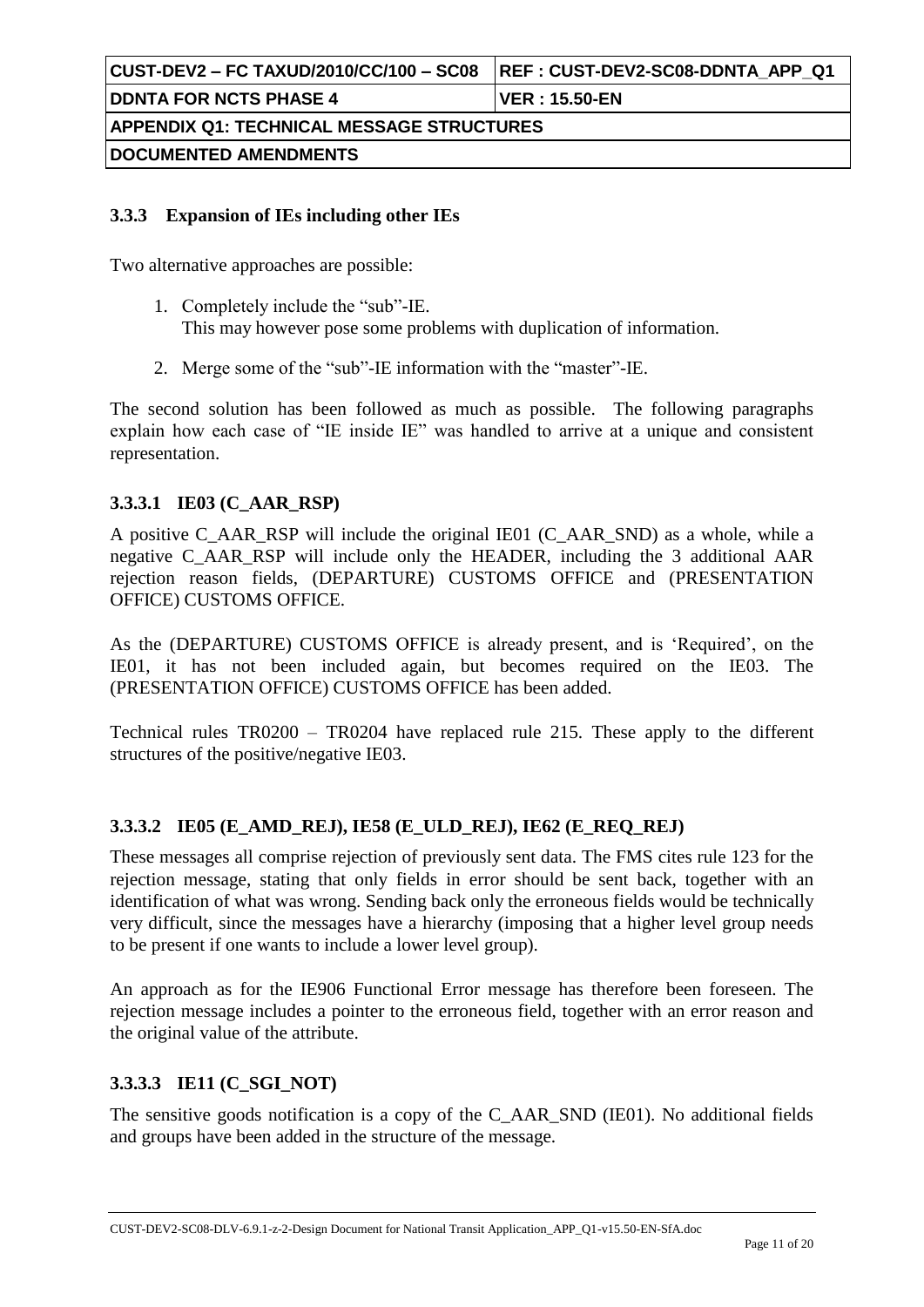|                                                  | REF : CUST-DEV2-SC08-DDNTA_APP_Q1 |  |  |
|--------------------------------------------------|-----------------------------------|--|--|
| <b>DDNTA FOR NCTS PHASE 4</b>                    | <b>VER</b> : 15.50-EN             |  |  |
| <b>APPENDIX Q1: TECHNICAL MESSAGE STRUCTURES</b> |                                   |  |  |
| DOCUMENTED AMENDMENTS                            |                                   |  |  |

#### **3.3.3.4 IE13 (E\_DEC\_AMD)**

A declaration amendment comprises the original declaration E\_DEC\_DAT (IE15), plus the CTL\_CONTROL group. Following rule 115, a number of fields have been replaced in the E\_DEC\_AMD (Document/Reference number (MRN) instead of Reference number (LRN), and Date of amendment, amendment place and amendment place LNG instead of "…declaration…").

#### **3.3.3.5 IE16 (E\_DEC\_REJ)**

The approach above as for the IE906 Functional Error message has been foreseen. To meet CUSRES requirements, the E\_DEC\_REJ contains an extra data item that is not specified in FTSS. The data item HEADER.Type of Declaration is required to be able to map to the mandatory UN/EDIFACT BGM segment and to be in line with all other FMS mapped to CUSRES.

#### **3.3.3.6 IE29 (E\_REL\_TRA)**

This IE includes the E\_DEC\_DAT. The additional fields are attached to the header for the E\_DEC\_DAT. The groups (RETURN OFFICE) COPIES and CONTROL RESULT are attached to the original IE15.

#### **3.3.3.7 IE31 (C\_COL\_NAT)**

The contents of this IE are completely equal to IE30. However the technical attribute "Action Identification", required to enable error reporting when loading COL data into the Central Services database, is not necessary when distributing the data from the Centre to the NAs and is therefore removed.

### **3.3.3.8 IE32 (E\_REF\_MOD)**

The cardinality of the LSD fields in the IE32 is set to 9, which is insufficient if one considers that some Common RD have 18 LSD fields. The cardinality of the LSD fields has been set to 99x.

#### **3.3.3.9 IE33 (C\_OTS\_DIV)**

The IE33 incorporates the IE06 since the IE33 replaces the IE06 in case of OTS diverion.

#### **3.3.3.10 IE38 (C\_MVT\_RSP)**

The original IE01 has been modified as follows: The specific groups for IE38 have been added (except for (DEPARTURE) CUSTOMS OFFICE, which was already part of the IE01).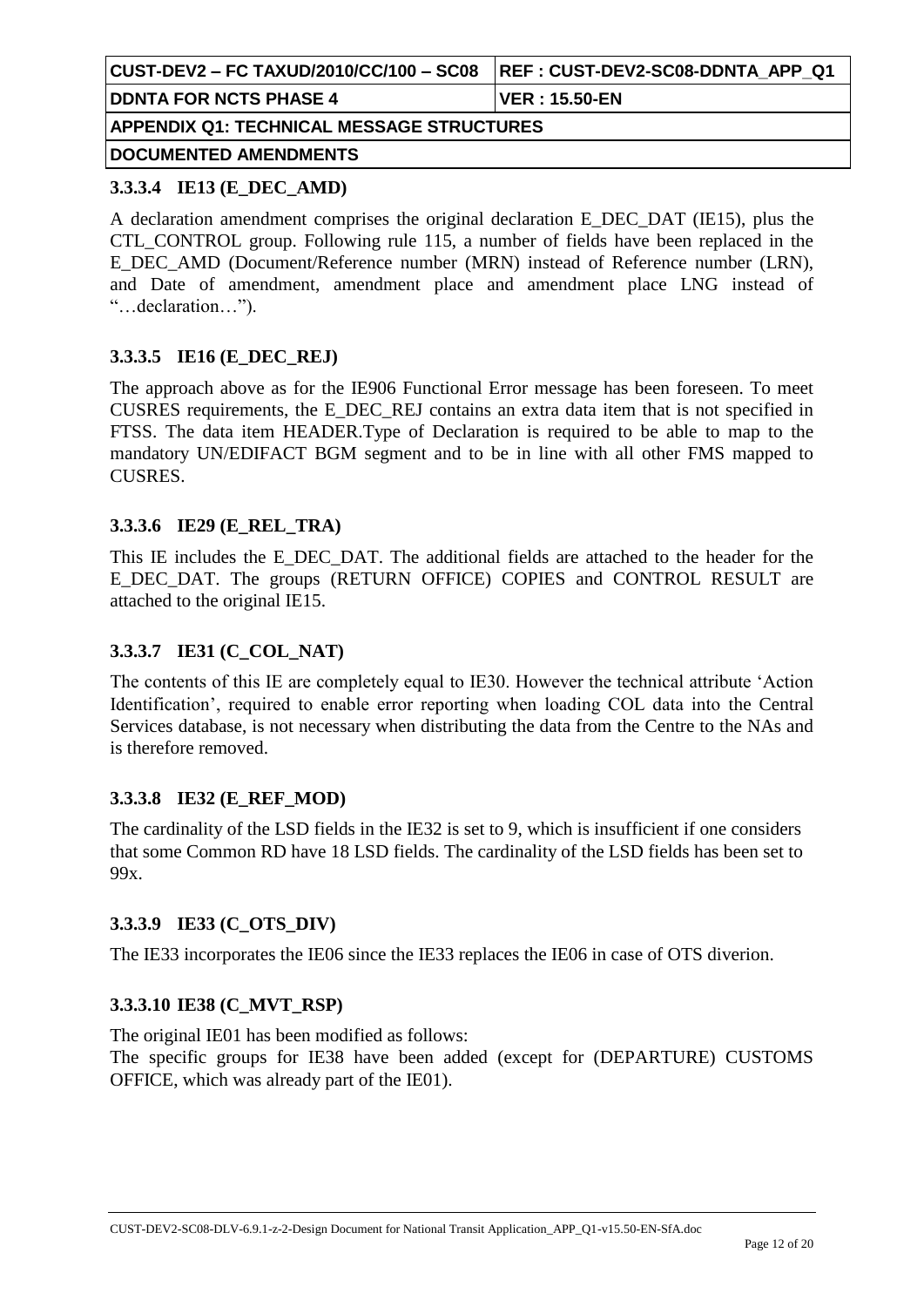| CUST-DEV2 – FC TAXUD/2010/CC/100 – SC08    REF : CUST-DEV2-SC08-DDNTA  APP  Q1 |              |  |  |
|--------------------------------------------------------------------------------|--------------|--|--|
| <b>IDDNTA FOR NCTS PHASE 4</b>                                                 | VER:15.50-EN |  |  |
| APPENDIX Q1: TECHNICAL MESSAGE STRUCTURES                                      |              |  |  |
| <b>DOCUMENTED AMENDMENTS</b>                                                   |              |  |  |

#### **3.3.3.11 IE50 (C\_ATR\_SND)**

The IE01 (C\_AAR\_SND) has been incorporated in the message. The additional header field (binding itinerary) has been added in the structure of the message.

#### **3.3.3.12 IE51 (C\_REL\_NOT)**

The additional header fields have been added to the header of the IE15. The other groups have been added to the structure.

#### **3.3.3.13 IE115 (C\_ATR\_SND)**

The additional header fields have been added to the header of the C\_ATR\_SND. The additional groups have also been added (except for (DEPARTURE) CUSTOMS OFFICE).

#### **3.3.3.14 IE203 (C\_GUA\_USE)**

The contents of this IE are equal to IE200 C\_GUA\_CHE.

The Office of Departure requests the check of the integrity of a used guarantee by sending the IE200 to the Office of Guarantee. Similarly, the Office of Departure requests the guarantee lock and registration via the IE203. The information that is demanded for these processes is identical.

#### **3.3.3.15 IE413 (E\_CTS\_OTS)**

The contents of this IE are created equal to IE411 C\_STA\_SND.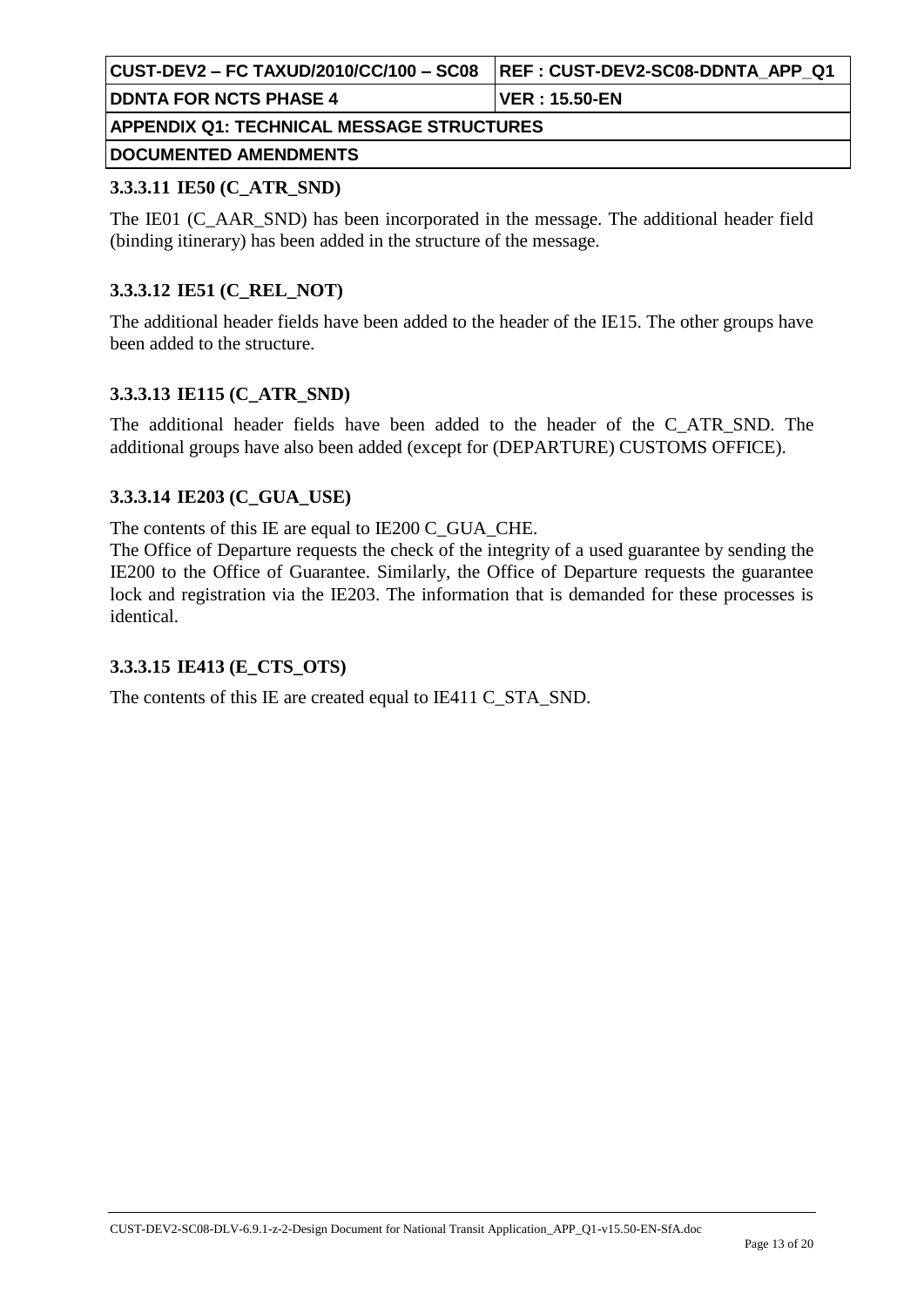| CUST-DEV2 – FC TAXUD/2010/CC/100 – SC08          | <b>REF: CUST-DEV2-SC08-DDNTA APP Q1</b> |  |  |
|--------------------------------------------------|-----------------------------------------|--|--|
| <b>DDNTA FOR NCTS PHASE 4</b>                    | <b>IVER : 15.50-EN</b>                  |  |  |
| <b>APPENDIX Q1: TECHNICAL MESSAGE STRUCTURES</b> |                                         |  |  |
| <b> DOCUMENTED AMENDMENTS </b>                   |                                         |  |  |

## **3.4 Implementation of FTSS Rules and Conditions**

The FMS specified in Appendix B of FTSS contain rules and conditions. The conditions are not implemented in DDNTA, because they refer to the content of exchanged messages.

Not all rules have been implemented in the DDNTA. Those that are implemented have been implemented either as code values or as status of a data item, or in the structure of an FMS.

The following rule has been implemented as code values:

- Rule 175, 180, 186, 200, 205 and 230 are code values '0' or '1' of a flag;
- Rules 422 and 460 refer to an external code list for UN/Locodes.

The following rules have been implemented by the status of a data item:

- Rule 10, 11, 41, 75, 181, 190, 215, 216, 240, 241, 250, 251, 260, 261, 262, 263, 264, 266,268, 269, 270, 271, 280, 506, 515, 526, 527 and 610.

The following rules are implemented by the structure of an FMS:

| <b>Rule number</b> | IE no. | <b>IE</b> Name                 |
|--------------------|--------|--------------------------------|
| 115                | 13     | <b>Declaration Amendment</b>   |
|                    |        |                                |
| 123                | 05     | Amendment rejections           |
|                    | 08     | Arrival notification rejection |
|                    | 16     | Declaration rejection          |
|                    | 58     | Unloading remarks rejection    |
|                    | 62     | Release Request rejection      |
| 135                | 51     | No release for Transit         |
| 150                | 17     | Departure control results      |
|                    | 18     | Destination control results    |
|                    | 44     | Unloading remarks              |
|                    | 51     | No release for Transit         |
| 210                | 18     | Destination control results    |
| 211                | 44     | Unloading remarks              |
|                    |        |                                |
| 212                | 17     | Departure control results      |
| 215                | 03     | AAR response                   |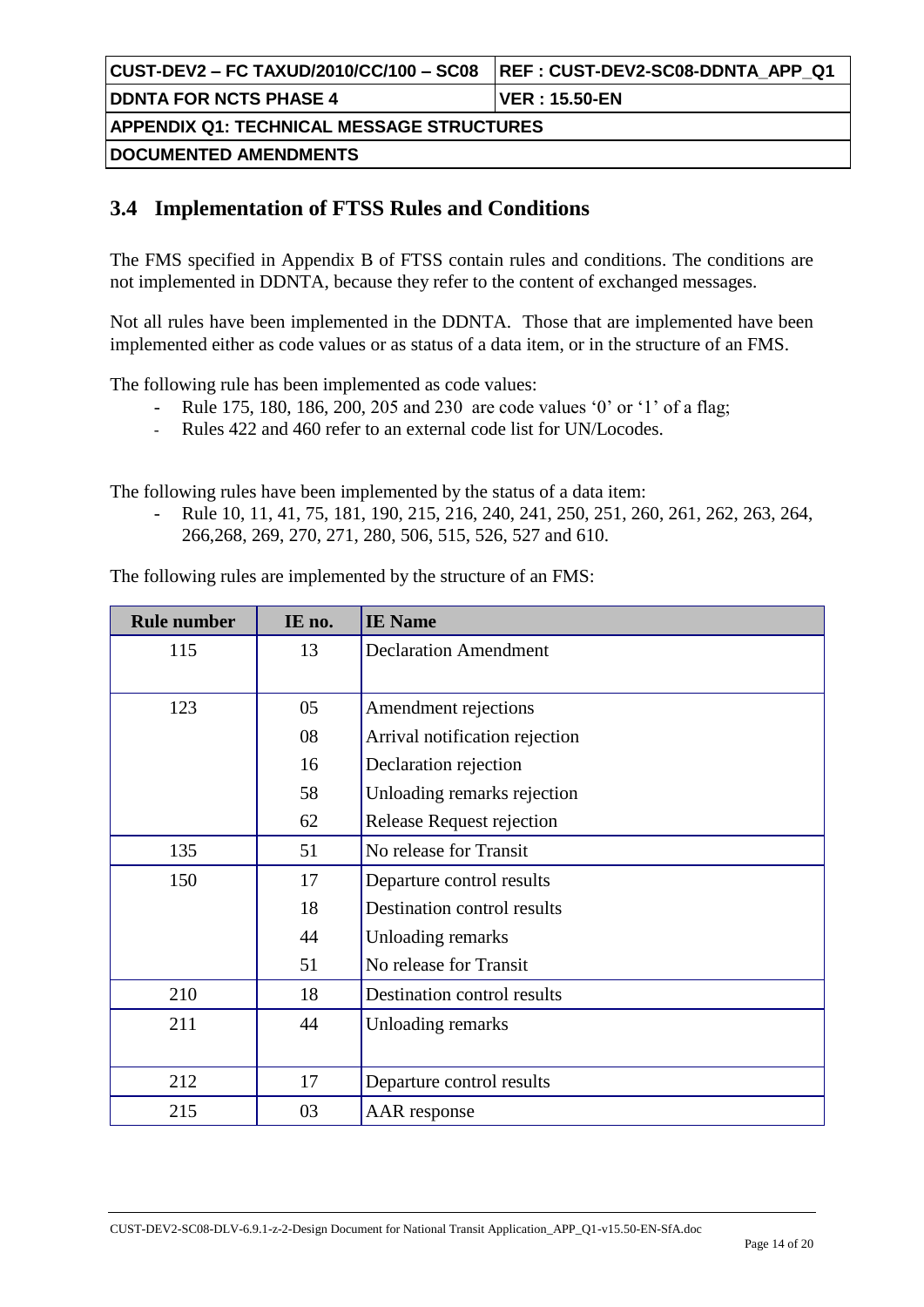**CUST-DEV2 – FC TAXUD/2010/CC/100 – SC08 REF : CUST-DEV2-SC08-DDNTA\_APP\_Q1**

**DDNTA FOR NCTS PHASE 4 VER : 15.50-EN**

**APPENDIX Q1: TECHNICAL MESSAGE STRUCTURES**

**DOCUMENTED AMENDMENTS**

| <b>Rule number</b> | IE no. | <b>IE</b> Name                                                    |
|--------------------|--------|-------------------------------------------------------------------|
| 410                | 30     | Notification of Customs Office modification to Common<br>Domain   |
|                    | 31     | Notification of Customs Office modification to National<br>Domain |
|                    | 32     | Notification of Customs Office modification to National<br>Domain |
| 411                | 70     | Notification of System Unavailability to Common Domain            |
|                    | 71     | Notification of System Unavailability to National Domain          |
| 510                | 43     | Unloading permission                                              |

**Table 2: Rules implemented in an FMS structure**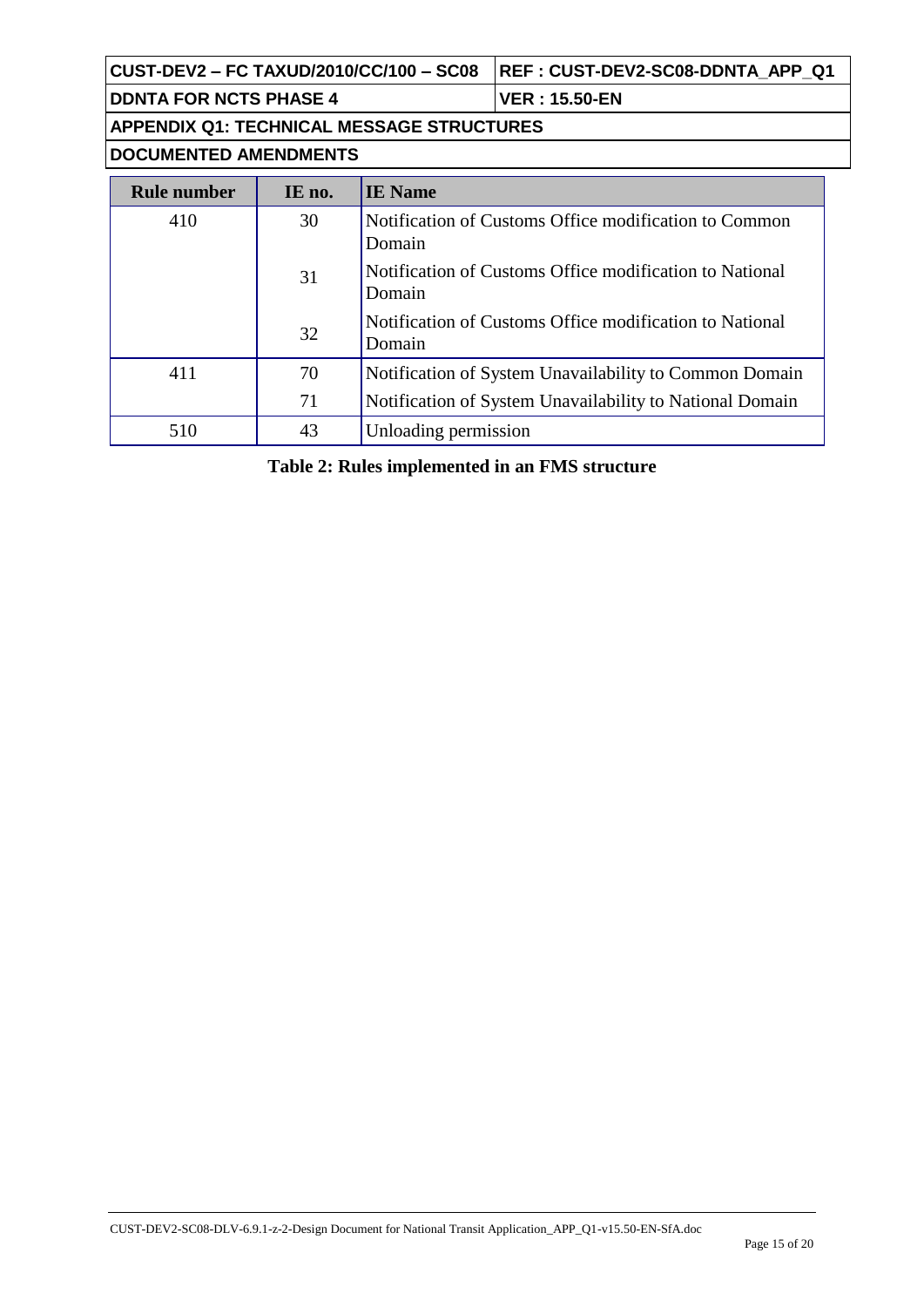|                                                  | <b>REF: CUST-DEV2-SC08-DDNTA APP Q1</b> |  |
|--------------------------------------------------|-----------------------------------------|--|
| <b>IDDNTA FOR NCTS PHASE 4</b>                   | VER : 15.50-EN                          |  |
| <b>APPENDIX Q1: TECHNICAL MESSAGE STRUCTURES</b> |                                         |  |
| <b>DOCUMENTED AMENDMENTS</b>                     |                                         |  |

## **3.5 Technical Rules and Conditions**

Technical Rules have been introduced to cater for particular situations:

- Implementation of the technique of RESULTS OF CONTROL as defined originally by the C\_DES\_CON workshop (April 1999);
- Optional contents of a message dependent on whether the request can be positively answered (e.g. the declaration data sent to the requester) or negatively (an error code returned by the system or explanatory text from a Customs Officer);
- Attributes Required or not dependent on the message direction (to/from Central Services);
- Rules applicable to Technical Messages;
- Improved wording of a rule.

Correlation between the Technical Rules and the FTSS ADDENDUM [A4] Rules/Conditions is shown by the following Table:

| <b>Functional Area</b>                          | <b>Technical Rules</b>     | <b>FTSS</b><br><b>Rules/Conditions</b> |
|-------------------------------------------------|----------------------------|----------------------------------------|
| <b>RESULTS OF CONTROL</b>                       | TR01 to TR19               | R <sub>150</sub><br>R210               |
| <b>LNG</b>                                      | <b>TR0099</b>              | C99                                    |
| Optional contents of a message                  | TR0200 to TR0203<br>TR0215 | R215                                   |
| Optional contents of a message                  | TR0216                     | R216                                   |
| PREVIOUS ADMINISTRATIVE<br>REFERENCES,          | <b>TR0100</b>              | R79                                    |
| PRODUCED DOCUMENTS<br><b>CERTIFICATES</b>       | <b>TR0103</b>              | R79                                    |
| IE200, IE203 - GOODS ITEM                       | <b>TR0527</b>              | R527                                   |
| <b>Requested Additional Information</b><br>Code | TR9130                     | C330                                   |
| Optional contents of a message                  | <b>TR9090</b>              | C <sub>005</sub>                       |
| Optional contents of a message                  | <b>TR9095</b>              | C006                                   |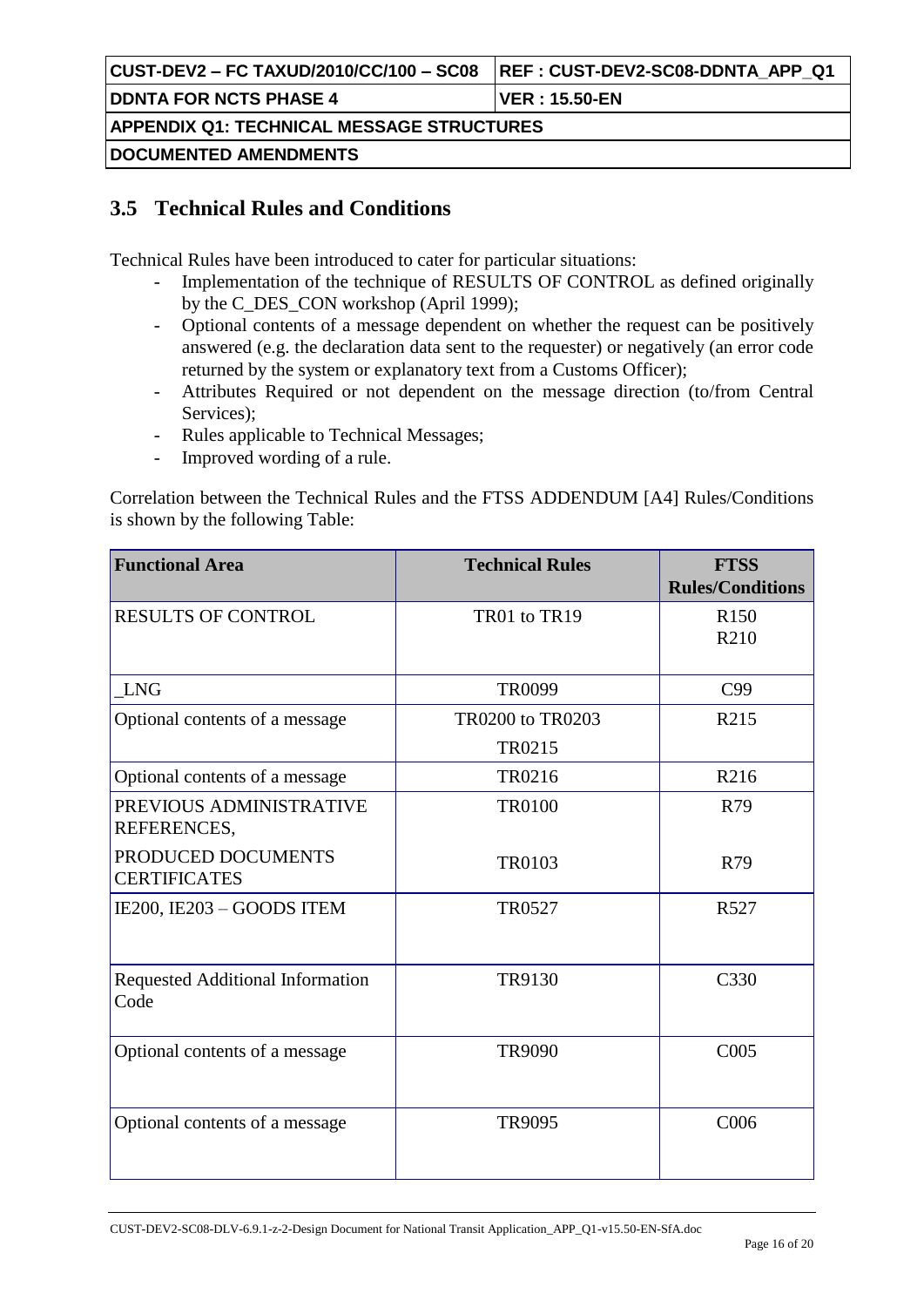| CUST-DEV2 - FC TAXUD/2010/CC/100 - SC08   REF : CUST-DEV2-SC08-DDNTA_APP_Q1 |  |
|-----------------------------------------------------------------------------|--|
|-----------------------------------------------------------------------------|--|

**DDNTA FOR NCTS PHASE 4 VER : 15.50-EN**

## **APPENDIX Q1: TECHNICAL MESSAGE STRUCTURES**

### **DOCUMENTED AMENDMENTS**

| <b>Functional Area</b>                                                                                         | <b>Technical Rules</b> | <b>FTSS</b><br><b>Rules/Conditions</b> |
|----------------------------------------------------------------------------------------------------------------|------------------------|----------------------------------------|
| Optional contents of a message                                                                                 | <b>TR0280</b>          | C <sub>280</sub>                       |
| IE200, IE203 - GOODS ITEM                                                                                      | <b>TR0527</b>          | R <sub>527</sub>                       |
| Identity of means of transport<br>at departure (exp/trans)                                                     | <b>TR0035</b>          | R035                                   |
| Nationality of means of transport<br>at departure                                                              | <b>TR0035</b>          | R035                                   |
| $IE18-$                                                                                                        | <b>TR0007</b>          | C185                                   |
| Groups and Data items that C185                                                                                | <b>TR0008</b>          |                                        |
| applies at FTSS level                                                                                          | <b>TR0012</b>          |                                        |
|                                                                                                                | <b>TR0013</b>          |                                        |
|                                                                                                                | <b>TR0002</b>          |                                        |
| IE01, IE03, IE11, IE13, IE15, IE17,<br>IE18, IE29, IE38, IE43, IE44, IE50,<br>IE51, IE115 – Number of Packages | <b>TR0020</b>          | R021                                   |

### **Table 3: Application of Technical Rules**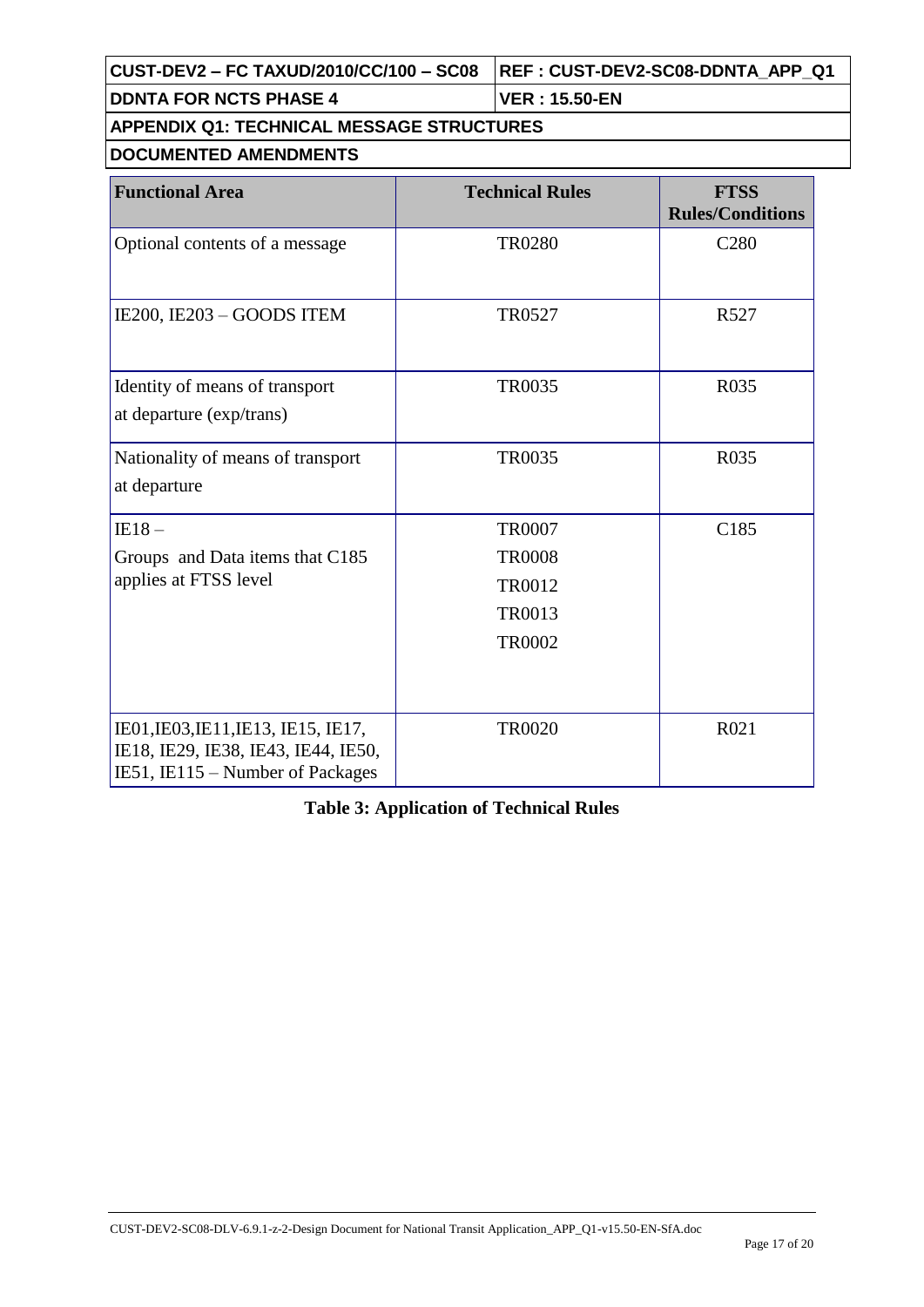| CUST-DEV2 – FC TAXUD/2010/CC/100 – SC08          | <b>REF: CUST-DEV2-SC08-DDNTA APP Q1</b> |  |  |
|--------------------------------------------------|-----------------------------------------|--|--|
| <b>IDDNTA FOR NCTS PHASE 4</b>                   | <b>VER : 15.50-EN</b>                   |  |  |
| <b>APPENDIX Q1: TECHNICAL MESSAGE STRUCTURES</b> |                                         |  |  |
| <b>DOCUMENTED AMENDMENTS</b>                     |                                         |  |  |

## **3.6 Results of Control**

For any corrected "TRANSIT OPERATION" data items, both the original and corrected values are exchanged. For each new or corrected "GOODS ITEM", the complete set of data items is exchanged.

#### **3.6.1 Transit Operation**

Each data item of "TRANSIT OPERATION" can be accompanied by a control indicator with the value "DI" (Differences) or "OT" (Other). When the CONTROL RESULT.Control result code is not "A1" and therefore discrepancies are detected, the original and corrected values are exchanged in RESULTS OF CONTROL group. Otherwise, only the original values are exchanged.

The original values of data items of "TRANSIT OPERATION" are exchanged by the original data group; the corrected values by the data group "RESULTS OF CONTROL". A pointer is given in the "RESULTS OF CONTROL" to the box number of the corrected data item (the structure of the pointer is specified below).

When the control indicator is 'DI', the pointer to the data item and the corrected value are required. When the control indicator is "OT", the pointer to the data item and the corrected value are optional.

#### **3.6.2 Goods Item**

Each goods item can have one or more occurrences of "RESULTS OF CONTROL" with "Control Indicator" values of

"OR" (Original), 'DI' (Difference), "OT" (Other), "NE" (New) 'NP' (Not Present).

The following possibilities can occur:

- In the case of a discrepancy, the original goods item and the corrected one are exchanged. The original goods item group is indicated by an occurrence of "RESULTS OF CONTROL' with 'Control Indicator' value 'OR' (Original). The corrected goods item group is indicated by an occurrence of "RESULTS OF CONTROL" with "Control Indicator' value 'DI' (Differences). If the totals of 'TRANSIT OPERATION' are affected by any changes at goods item level, these are exchanged as "TRANSIT OPERATION" above.
- In the case of a missing 'Goods item', the original goods item and the corrected one (ie an empty group except the 'Item number' field and the 'RESULTS OF CONTROL'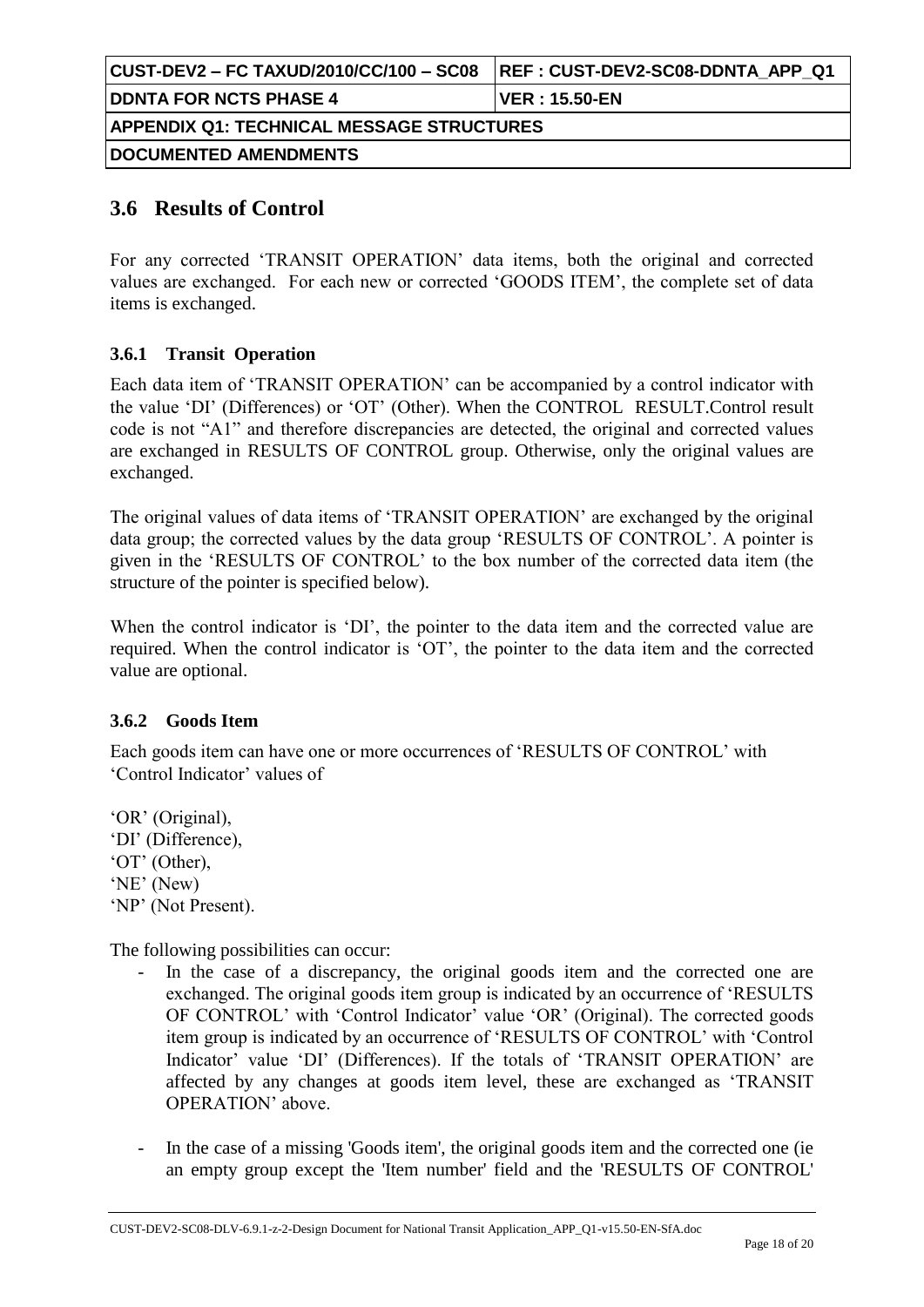|                                           | <b>REF: CUST-DEV2-SC08-DDNTA APP Q1</b> |
|-------------------------------------------|-----------------------------------------|
| <b>IDDNTA FOR NCTS PHASE 4</b>            | <b>VER</b> : 15.50-EN                   |
| APPENDIX Q1: TECHNICAL MESSAGE STRUCTURES |                                         |
| <b>DOCUMENTED AMENDMENTS</b>              |                                         |

groups) are exchanged. The original goods item group is indicated by an occurrence of 'RESULTS OF CONTROL' with 'Control Indicator' value 'OR' (Original). The corrected goods item group is indicated by an occurrence of "RESULTS OF CONTROL" with "Control Indicator" value "DI" (Differences) and optionally an 'OT' 'RESULT OF CONTROL' group. ). If the totals of "TRANSIT OPERATION" are affected by any changes at goods item level, these are exchanged as "TRANSIT OPERATION" above.

- In the case of one or more documents not being presented for a goods item, the corrected goods item group is exchanged with an additional occurrence of "RESULTS OF CONTROL' for each of the missing documents, with 'Control Indicator' value "NP". The pointer in "RESULTS OF CONTROL" refers to the particular occurrence of "PRODUCED DOCUMENTS/ CERTIFICATES" which is missing from that goods item. Upon receiving a ROC = "NP" the OoDep will determine a procedure for ascertaining which document has not been presented. Their options are to perform a computerised check of the two items returned (the original with ROC = "OR" and the other with  $ROC = "DI"$  and also  $ROC = "NP")$ , or to print/display the two versions of the item so that the Customs Officer can identify which document has not been produced.
- In the case of some other reportable situation (ie a comment on a 'Goods item') which is not a discrepancy, the goods item group is exchanged with one "RESULTS OF CONTROL" with "Control Indicator" value "OR" (Original) and one or more additional occurrences of "RESULTS OF CONTROL" with "Control Indicator" value  $'OT'$ .
- In the case of a new goods item being discovered, only the values of that new goods item are exchanged, there being no original values. The 'Control Indicator' of 'RESULTS OF CONTROL' of the new goods item group has value 'NE'. Totals of "TRANSIT OPERATION" need to be updated according to the changes at goods item level.

The pointer in "RESULTS OF CONTROL" refers to the box number of the Transit Accompanying Documents of a particular data item. Where the data item is a further subdivision or if a particular occurrence of a document needs to be identified, this is denoted by :

'box number' # 'subdivision/occurrence'

NB:

- "occurrence" refers to the sequence in which the information was sent.
- the '/' indicating that either a subdivision or an occurrence is given.
- Example 1 (subdivision): 18#1 refers to "Identity of means of transport at departure (the first subdivision of Box 18)"